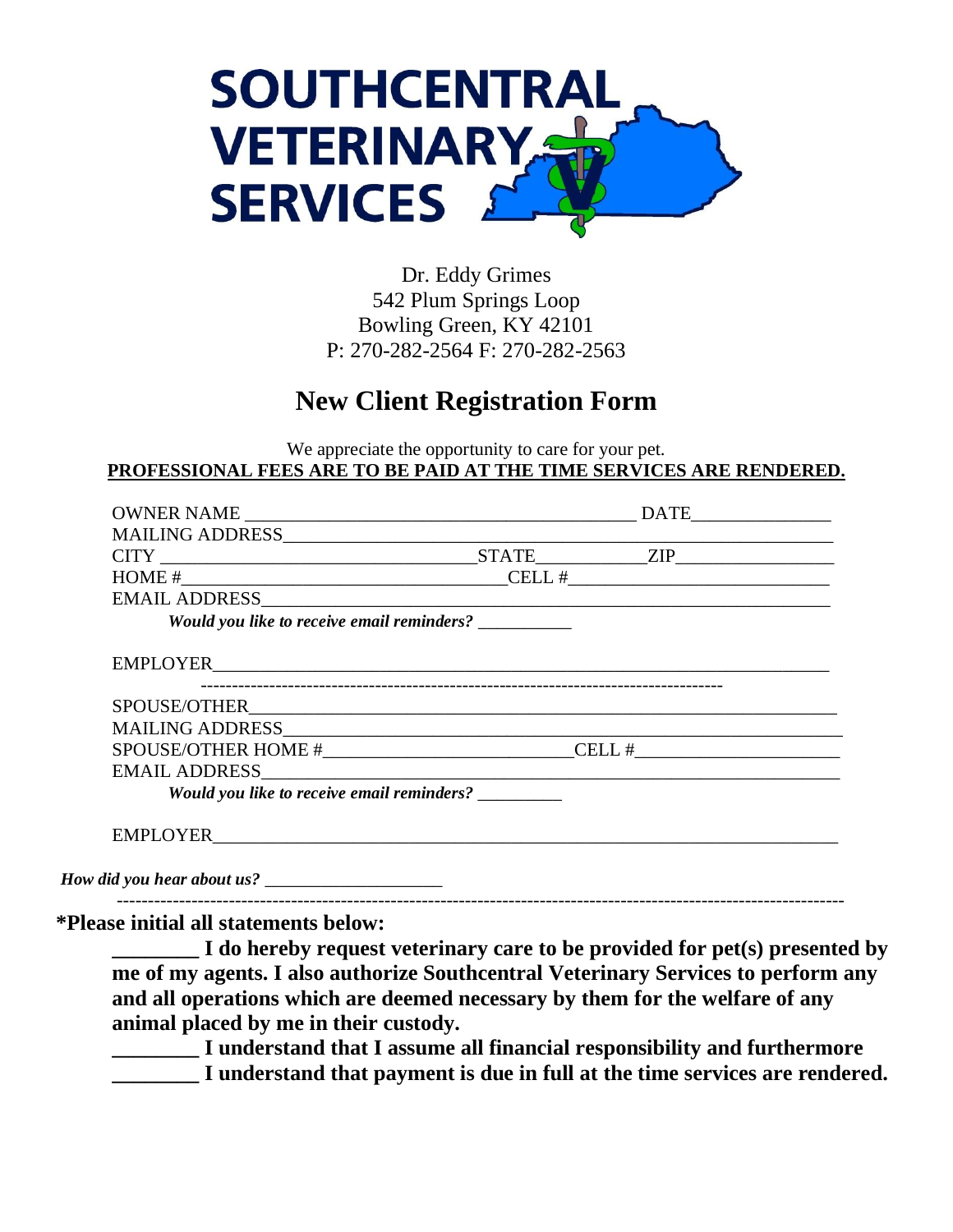|                                   | Pet 1                                                                                                                 | Pet 2                | <u>Pet 3</u>         |
|-----------------------------------|-----------------------------------------------------------------------------------------------------------------------|----------------------|----------------------|
| <b>Name</b>                       |                                                                                                                       |                      |                      |
| <b>Date of Birth</b>              |                                                                                                                       |                      |                      |
| Age (Years)                       |                                                                                                                       |                      |                      |
| Species (Cat, Dog, Other)         |                                                                                                                       |                      |                      |
| <b>Breed</b>                      |                                                                                                                       |                      |                      |
| Sex                               |                                                                                                                       |                      |                      |
| Neutered/Spayed                   | Neuter/Spayed/Intact                                                                                                  | Neuter/Spayed/Intact | Neuter/Spayed/Intact |
| Color                             |                                                                                                                       |                      |                      |
| <b>Length of Time Owned</b>       |                                                                                                                       |                      |                      |
| Microchip#                        |                                                                                                                       |                      |                      |
| <b>Medical Alert</b>              |                                                                                                                       |                      |                      |
| <b>Food/Drug Allergies</b>        |                                                                                                                       |                      |                      |
| <b>Kind of Pet Food</b>           |                                                                                                                       |                      |                      |
| <b>Kind of Grooming Products</b>  |                                                                                                                       |                      |                      |
|                                   | <b>Vaccination History</b>                                                                                            |                      |                      |
| <b>Rabies</b>                     |                                                                                                                       |                      |                      |
| <b>DHLP-Parvo (Distem-Dog)</b>    |                                                                                                                       |                      |                      |
| <b>Heartworm Test</b>             |                                                                                                                       |                      |                      |
| <b>Heartworm Prevention</b>       |                                                                                                                       |                      |                      |
| <b>Bordetella (Dog &amp; Cat)</b> | _______________                                                                                                       |                      |                      |
|                                   |                                                                                                                       |                      |                      |
| <b>Feline Leukemia Vaccine</b>    |                                                                                                                       |                      |                      |
| <b>Fecal Check (Worms)</b>        | <u> 1990 - Johann Barn, mars and de Branch Barn, mars and de Branch Barn, mars and de Branch Barn, mars and de Br</u> |                      |                      |
| <b>Dentistry</b>                  |                                                                                                                       |                      |                      |
| <b>Prior Illness</b>              |                                                                                                                       |                      |                      |
| <b>Prior Surgery (list)</b>       |                                                                                                                       |                      |                      |
|                                   |                                                                                                                       |                      |                      |